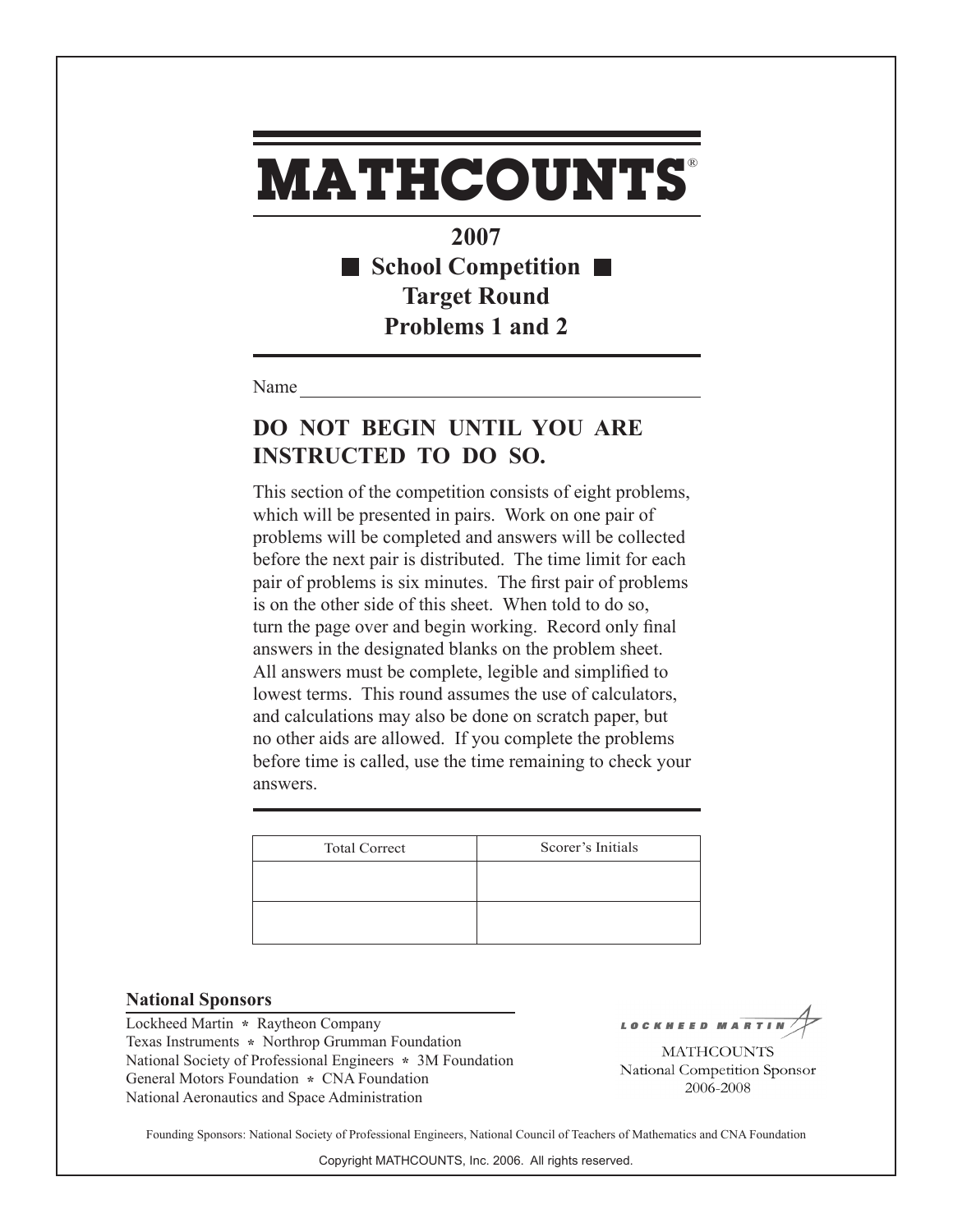1. A watered circular field (shaded) is inscribed in a square plot of land. The square plot has sides of length 500 meters. What is the area of the land that is not watered? Express your answer to the nearest thousand square meters.



2. In Sumville, 40% of the citizens are at least 6 feet tall and 25% of the citizens have red hair. Height and hair color have no correlation; the people with red hair are proportionally distributed among the people at least 6 feet tall and the people less than 6 feet tall. Sumville has exactly 500 citizens. How many citizens of Sumville have red hair and are less than 6 feet tall?

2. \_\_\_\_\_\_\_\_\_\_\_\_\_\_\_\_ citizens

1. \_\_\_\_\_\_\_\_\_\_\_\_\_\_\_\_

sq meters

Copyright MATHCOUNTS, Inc. 2006. All rights reserved. 2007 School Target Round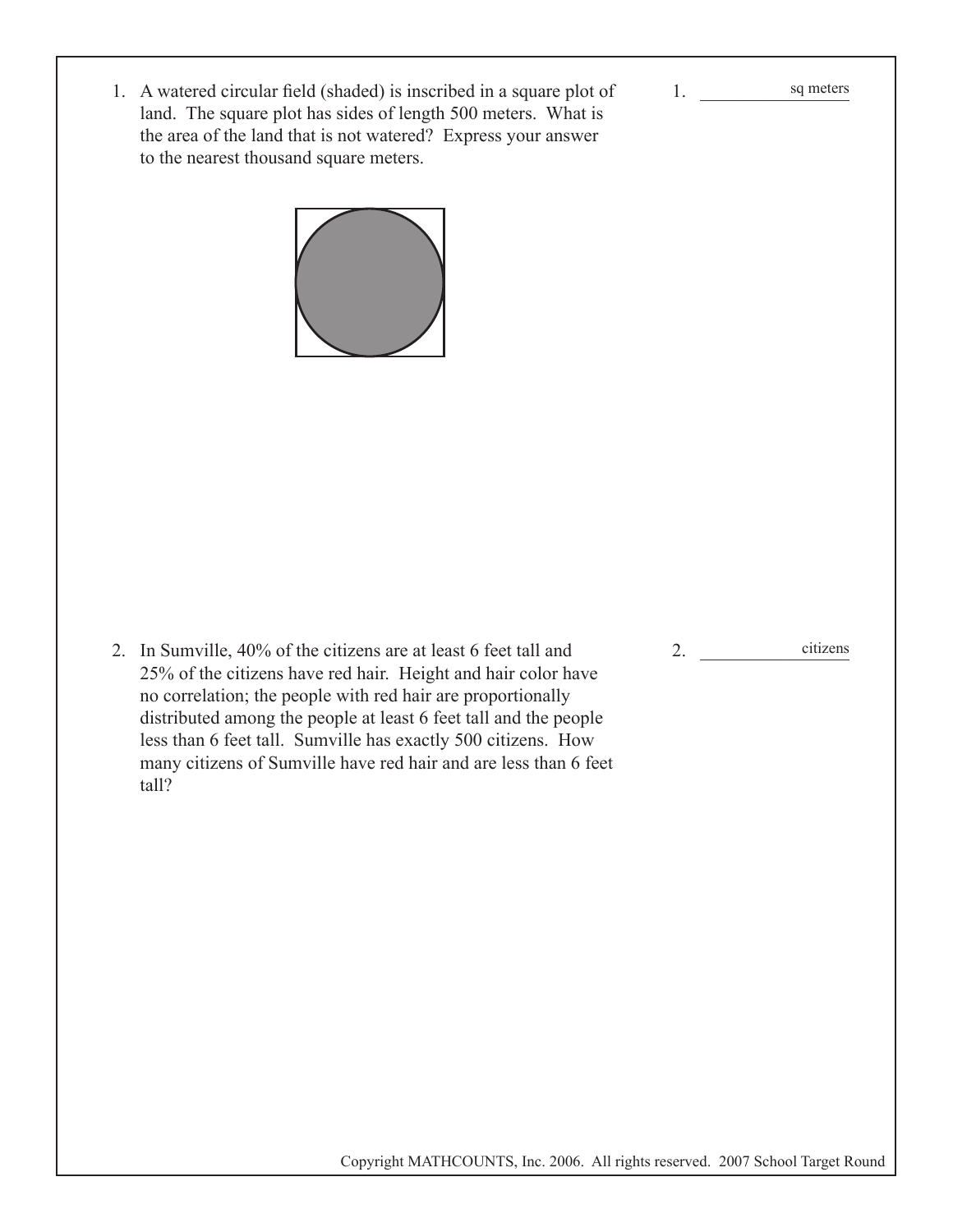**2007 School Competition Target Round Problems 3 and 4**

Name

**DO NOT BEGIN UNTIL YOU ARE INSTRUCTED TO DO SO.**

| <b>Total Correct</b> | Scorer's Initials |
|----------------------|-------------------|
|                      |                   |
|                      |                   |
|                      |                   |

#### **National Sponsors**

Lockheed Martin **\*** Raytheon Company Texas Instruments **\*** Northrop Grumman Foundation National Society of Professional Engineers **\*** 3M Foundation General Motors Foundation **\*** CNA Foundation National Aeronautics and Space Administration

LOCKHEED MAR

**MATHCOUNTS** National Competition Sponsor 2006-2008

Founding Sponsors: National Society of Professional Engineers, National Council of Teachers of Mathematics and CNA Foundation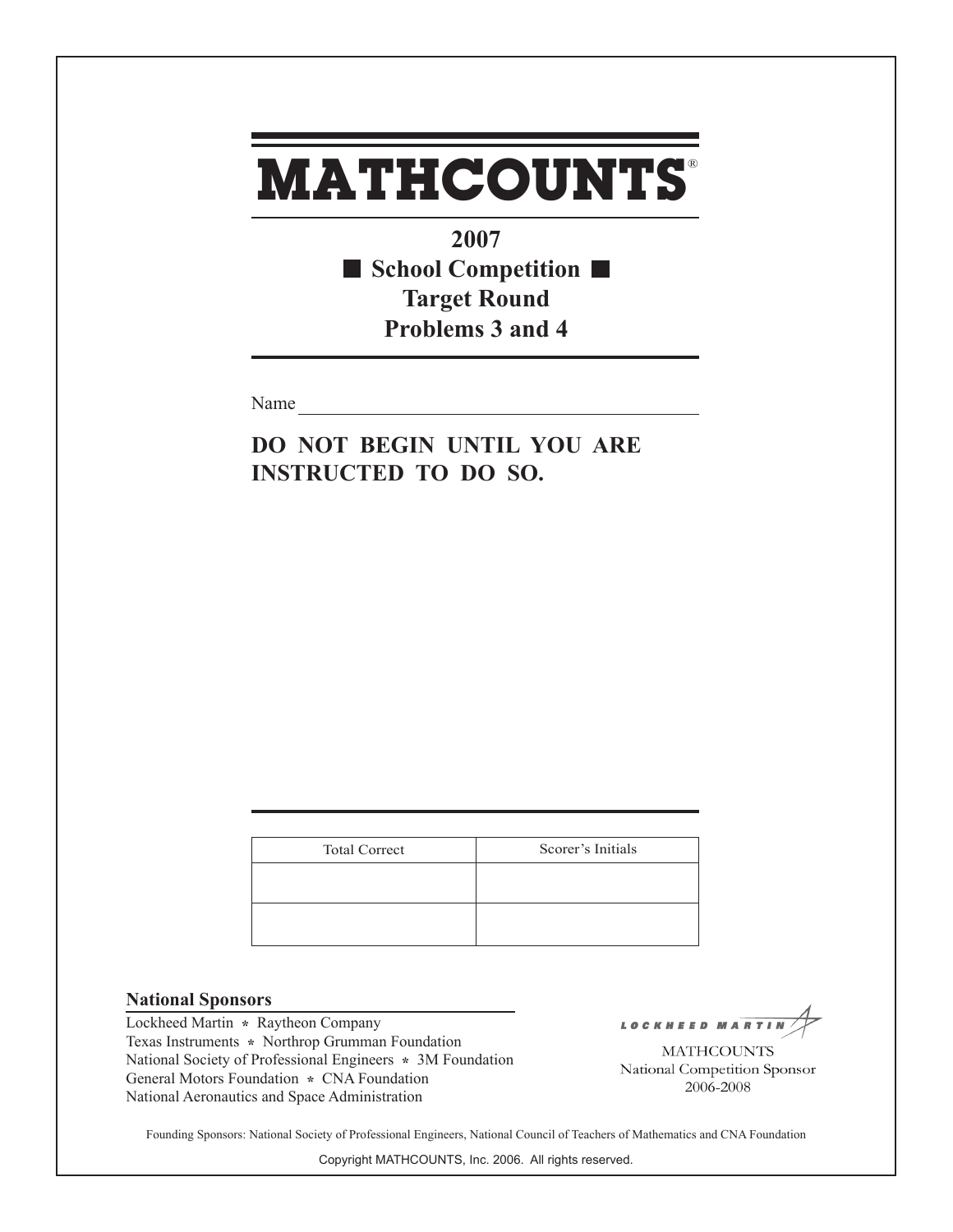| 3. What is the volume of a right, rectangular prism with side,<br>front and bottom faces having area 15 square inches, 10 square<br>inches and 6 square inches, respectively? | 3. | cu inches |
|-------------------------------------------------------------------------------------------------------------------------------------------------------------------------------|----|-----------|
|                                                                                                                                                                               |    |           |
|                                                                                                                                                                               |    |           |
|                                                                                                                                                                               |    |           |
|                                                                                                                                                                               |    |           |
|                                                                                                                                                                               |    |           |
| 4. For what value of x will $\frac{3+x}{5+x}$ and $\frac{1+x}{2+x}$ be equal?                                                                                                 | 4. |           |
|                                                                                                                                                                               |    |           |
|                                                                                                                                                                               |    |           |
|                                                                                                                                                                               |    |           |
|                                                                                                                                                                               |    |           |
|                                                                                                                                                                               |    |           |
| Copyright MATHCOUNTS, Inc. 2006. All rights reserved. 2007 School Target Round                                                                                                |    |           |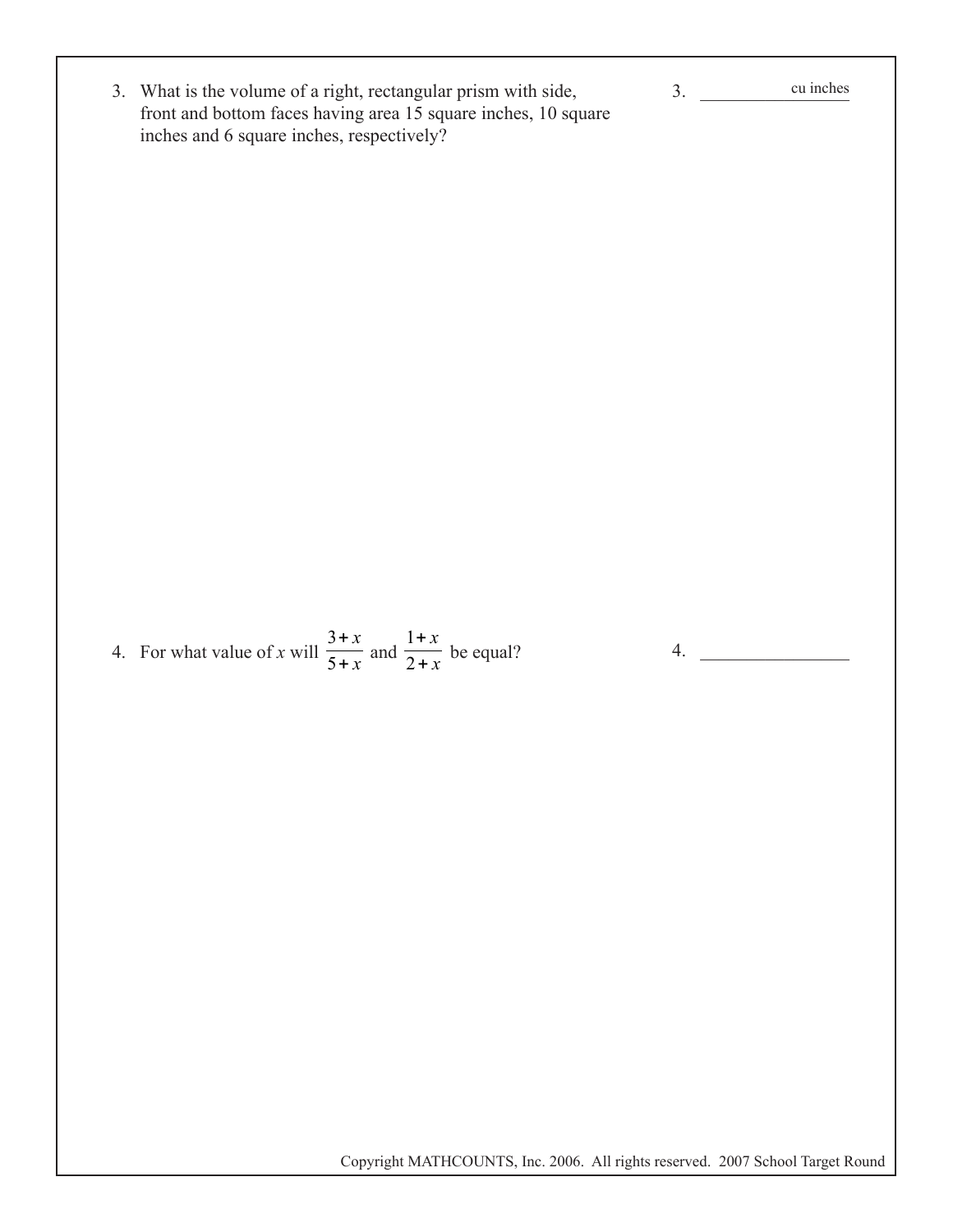**2007** ■ School Competition ■ **Target Round Problems 5 and 6**

Name

**DO NOT BEGIN UNTIL YOU ARE INSTRUCTED TO DO SO.**

| <b>Total Correct</b> | Scorer's Initials |
|----------------------|-------------------|
|                      |                   |
|                      |                   |
|                      |                   |

#### **National Sponsors**

Lockheed Martin **\*** Raytheon Company Texas Instruments **\*** Northrop Grumman Foundation National Society of Professional Engineers **\*** 3M Foundation General Motors Foundation **\*** CNA Foundation National Aeronautics and Space Administration

LOCKHEED MAR

**MATHCOUNTS** National Competition Sponsor 2006-2008

Founding Sponsors: National Society of Professional Engineers, National Council of Teachers of Mathematics and CNA Foundation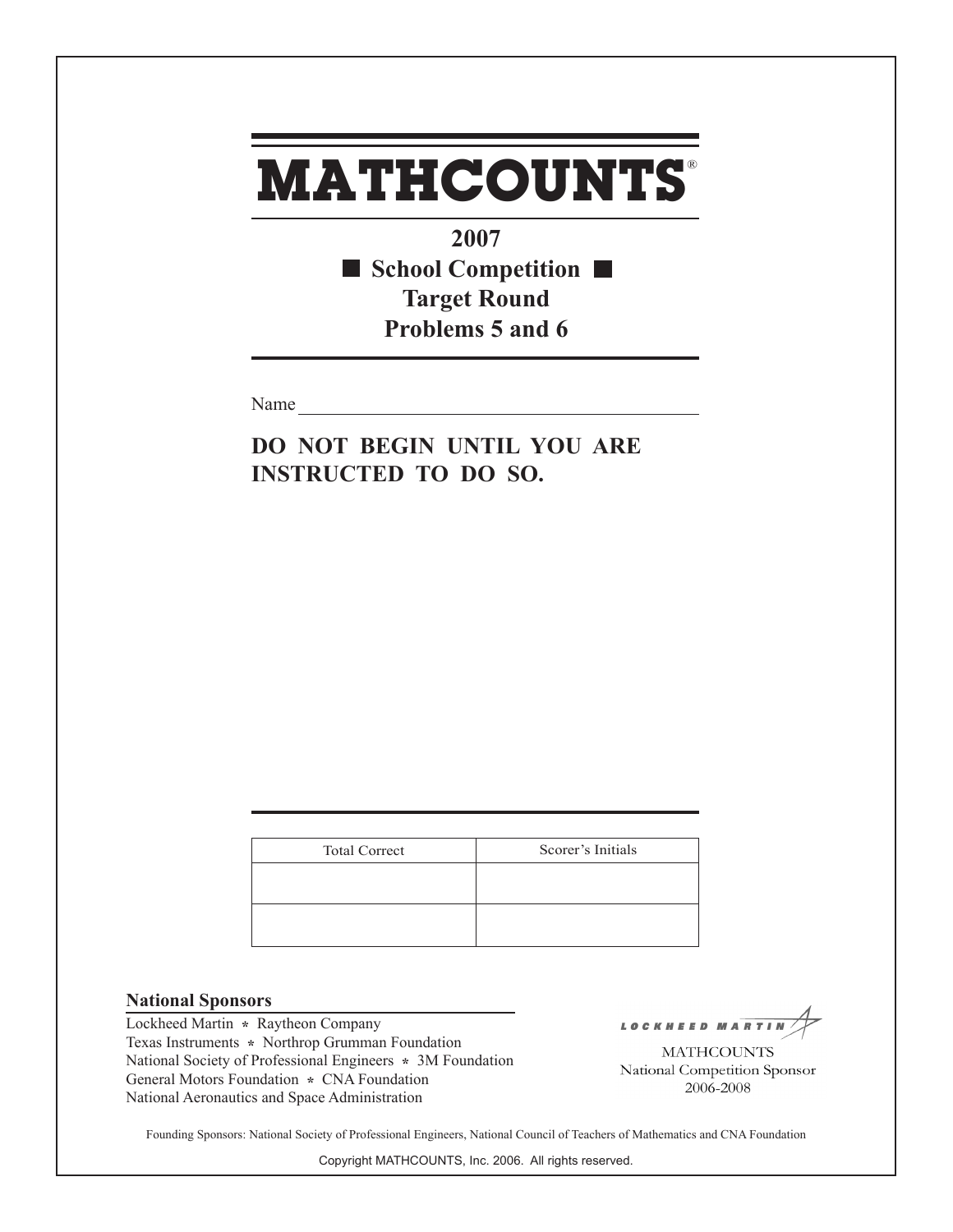| 5. Tony will paint 16 right, cylindrical columns. The top face and |
|--------------------------------------------------------------------|
| bottom face of each column will be covered, so those parts will    |
| not be painted. Each column is 18 feet tall and has a diameter     |
| of 10 feet. One gallon of paint will cover 350 square feet. If     |
| paint is sold only in full gallons, how many gallons of paint      |
| must Tony buy to paint all 16 columns?                             |

6. \_\_\_\_\_\_\_\_\_\_\_\_\_\_\_\_ billion light years

 $5.$ 

gallons

6. The Hubble constant,  $H<sub>o</sub>$ , is the ratio of the recessional velocity of a galaxy to its distance. The Hubble constant is estimated to be 70 km/sec per million parsecs of distance. (One parsec is equal to 3.26 light years.) Based on this ratio, how many billions of light years away would a galaxy be if it had a recessional velocity of 300,000 km/sec? Express your answer to the nearest whole number.

Copyright MATHCOUNTS, Inc. 2006. All rights reserved. 2007 School Target Round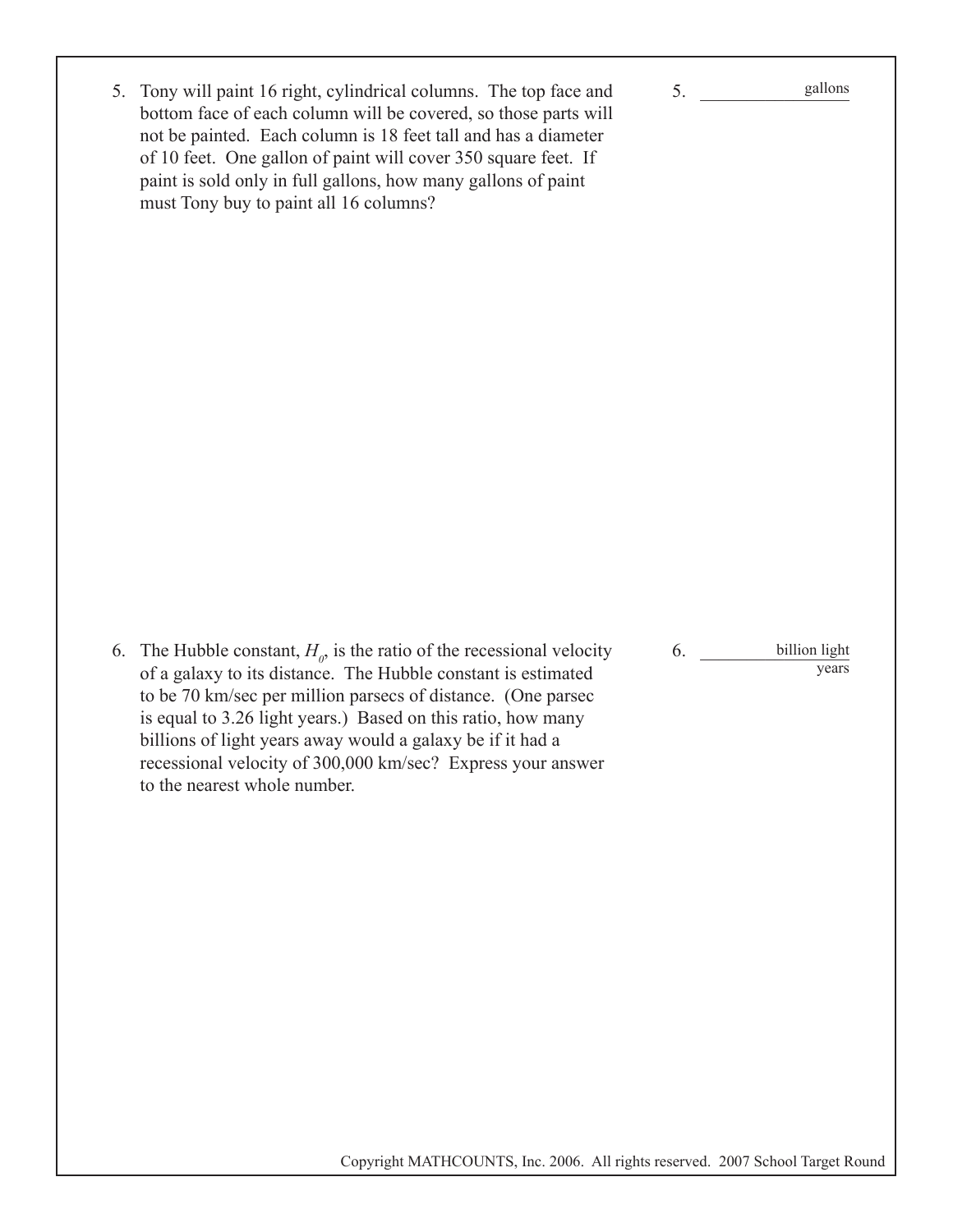**2007** ■ School Competition ■ **Target Round Problems 7 and 8**

Name

**DO NOT BEGIN UNTIL YOU ARE INSTRUCTED TO DO SO.**

| <b>Total Correct</b> | Scorer's Initials |
|----------------------|-------------------|
|                      |                   |
|                      |                   |
|                      |                   |

#### **National Sponsors**

Lockheed Martin **\*** Raytheon Company Texas Instruments **\*** Northrop Grumman Foundation National Society of Professional Engineers **\*** 3M Foundation General Motors Foundation **\*** CNA Foundation National Aeronautics and Space Administration

LOCKHEED MAR

**MATHCOUNTS** National Competition Sponsor 2006-2008

Founding Sponsors: National Society of Professional Engineers, National Council of Teachers of Mathematics and CNA Foundation